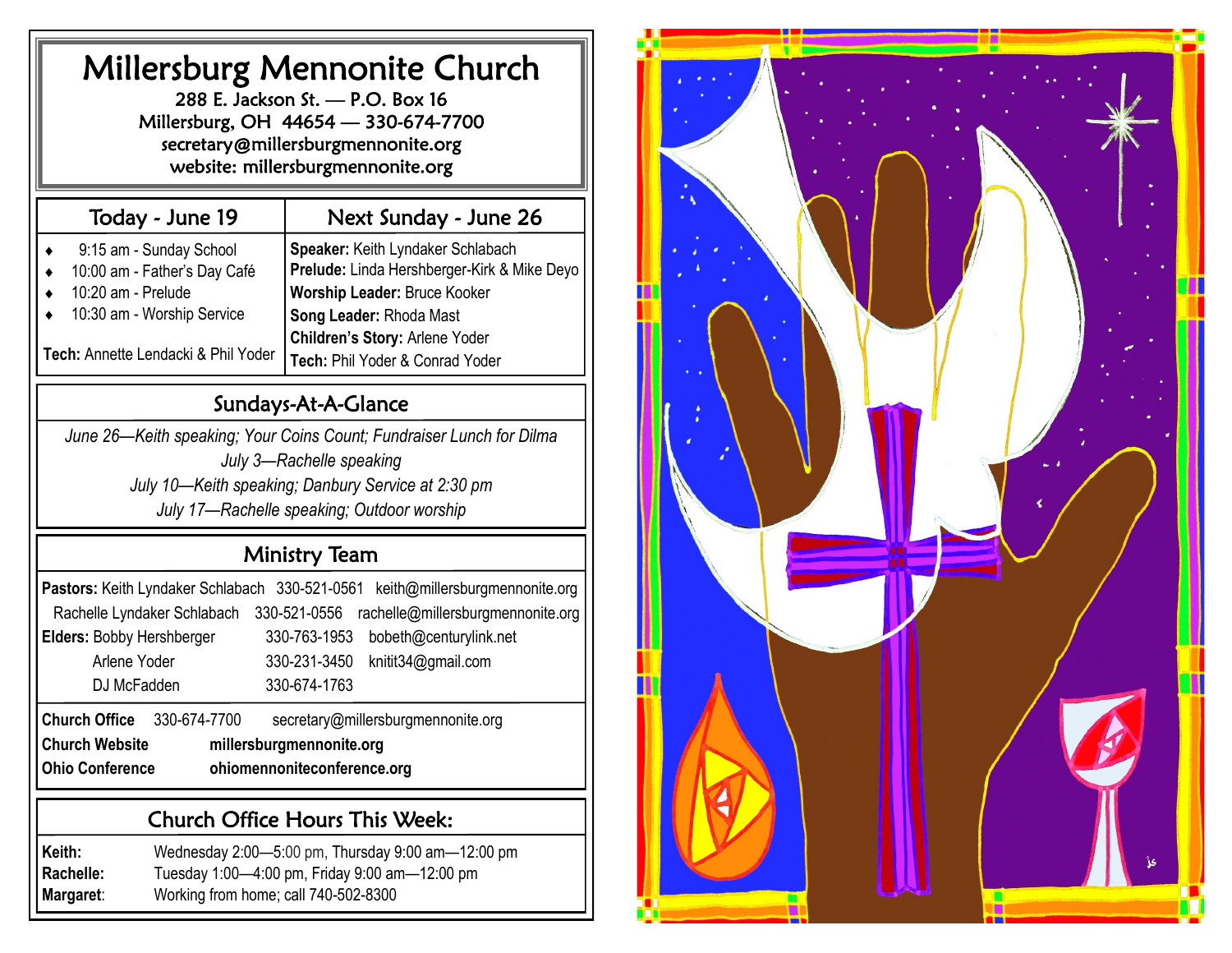| <b>Volume LXIV</b>                                                                                                                                           | June 19, 2022                                                                                                                                                                                                 | <b>No. 24</b>                                                              | June 19, 2022                                                                                                                                                                                                                                                                                                                                                                                                                                                                                                       |
|--------------------------------------------------------------------------------------------------------------------------------------------------------------|---------------------------------------------------------------------------------------------------------------------------------------------------------------------------------------------------------------|----------------------------------------------------------------------------|---------------------------------------------------------------------------------------------------------------------------------------------------------------------------------------------------------------------------------------------------------------------------------------------------------------------------------------------------------------------------------------------------------------------------------------------------------------------------------------------------------------------|
| <b>GATHERING</b>                                                                                                                                             | One in Christ Jesus                                                                                                                                                                                           |                                                                            | Birthdays This Week:<br>Linda Yoder-6/19<br>Susan Johnson-6/23<br>DJ McFadden-6/22<br>Joe Wengerd-6/24                                                                                                                                                                                                                                                                                                                                                                                                              |
| Prelude<br>Call to Worship<br><b>PRAISING</b>                                                                                                                | VT 297 You Are Salt for the Earth<br>VT 390 In Christ There Is No East or West                                                                                                                                | Keith Lyndaker Schlabach<br><b>Terry Burkhalter</b><br><b>Conrad Yoder</b> | Our Church<br>Sandy Miller is having a procedure done on June 20 to address her<br>atrial fibrillation. Pray that it goes well.<br>Tim Roth is home from the hospital. Praise God for answered prayer.<br>Continue to pray for his recovery.<br>Please continue to keep Paul Thomas in your prayers as he recovers<br>from a fall.<br>Praise God that Abby Hart's baby was delivered and both mom and<br>$\bullet$                                                                                                  |
| <b>CHILDREN'S TIME</b>                                                                                                                                       |                                                                                                                                                                                                               | Peggy Roth                                                                 | baby are doing well. Please continue to pray for health and recovery.<br>Health: Tim Roth, Jean Sheets<br>$\bullet$<br>Visitation: Dennis Gerber, Jocele Meyer, Caroll Roth, Jean Sheets, Paul                                                                                                                                                                                                                                                                                                                      |
| <b>HEARING GOD'S WORD</b><br>Sermon: In or Out<br><b>RESPONDING to GOD'S WORD</b><br>Offering<br><b>Congregational Sharing &amp; Prayer</b><br>Announcements | Scripture Reading: Galatians 3:23-29<br>Song of Response: VT 605 My Life Flows On                                                                                                                             | Kari Krabill<br>Rachelle Lyndaker Schlabach                                | Praise<br>Thomas<br>OÖ<br>Local/Community/Mennonite Church<br>Prayer<br>Many of our congregation and our neighbors were affected by the<br>storm. Praise God that there have not been injuries reported as of this<br>writing. Continue to pray for safety for line workers and for all those<br>involved in clean up and assessment of property damage.<br>Health: Mary Hipp, Christine Nafziger<br>State/Nation/World/Missions<br>Our friends Dimitry, and Alexander and Galina, & their families in<br>$\bullet$ |
| <b>SENDING</b><br><b>Benediction</b>                                                                                                                         | Closing Song: VT 611 Lift Every Voice and Sing                                                                                                                                                                |                                                                            | Ukraine<br>From Mennonite World Conference: Pray for the presidential<br>elections in the Republic of Angola, knowing that our countries need<br>peace and security for the well-being of the population before, during<br>and after elections. - Daniel Canganguela                                                                                                                                                                                                                                                |
|                                                                                                                                                              | Welcome to Our Visitors:<br>We are glad you chose to worship with us. We offer amplifiers and<br>large print hymnals for those who find these aids helpful. Please<br>stop by the sound booth for assistance. |                                                                            | Prayer for the week:<br>Dear God, when the storms of life are raging, stand by<br>us, stand by us. Amen.                                                                                                                                                                                                                                                                                                                                                                                                            |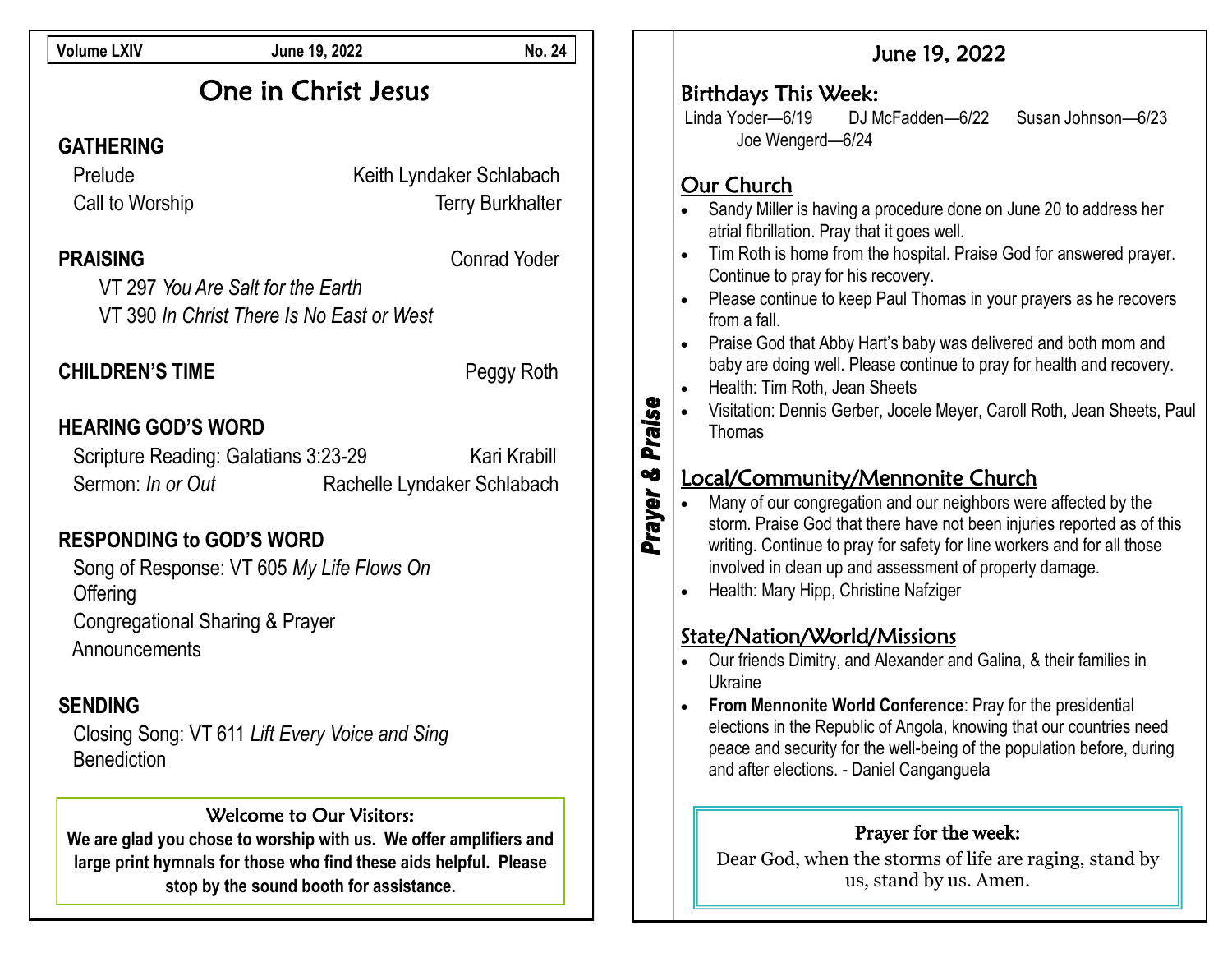**MCC Webinar: Welcoming asylum seekers - Tuesday, June 21 at 2:00-3:15 p.m. EDT** - Asylum seekers, like refugees, are migrants who flee their homes due to a fear of violence or persecution. Join MCC and partners to learn more about who asylum seekers are and the many ways the faith community can walk alongside them in their journey to find safe refuge. In this webinar, Katherine Smith, MCC's Border and Migration Coordinator will share about what families experience at the U.S.-Mexico border. Jessica Sapalio, program coordinator for Unitarian Universalists Service Coordinator's Congregational Accompaniment Program for Asylum Seekers and Rev. Chris McNabb, Neighbor to Neighbor Program Manager for Episcopal Migration Ministries, will share about programs to help churches sponsor asylum seekers in their own community. The webinar will be in English with Spanish interpretation. Register here: [mcc.org/webinar](https://mcc.org/webinar-welcoming-asylum-seekers)[welcoming-asylum-seekers](https://mcc.org/webinar-welcoming-asylum-seekers)

**Seminario web de CCM: Dando la bienvenida a las personas solicitantes de asilo - Martes, 21 de junio a las 2:00-3:15 p.m. EDT:** Las personas solicitantes de asilo, al igual que las personas refugiadas, son migrantes que huyen de sus hogares por miedo a la violencia o a la persecución. Únase a CCM y a sus socios para aprender más sobre quiénes son las personas que buscan asilo y las muchas maneras en que la comunidad de fe puede caminar junto a ellas en su viaje para encontrar un refugio seguro. En este seminario web, Katherine Smith, Coordinadora de Trabajo en la Frontera y la Migración del CCM, compartirá lo que las familias experimentan en la frontera entre los Estados Unidos y México. Jessica Sapalio, coordinadora del Programa de Acompañamiento Congregacional para Solicitantes de Asilo de los Universalistas Unitarios, y el reverendo Chris McNabb, gerente del Programa de Vecino a Vecino de los Ministerios Episcopales de Migración, compartirán sobre los programas para ayudar a las iglesias a patrocinar a los solicitantes de asilo en su propia comunidad. El seminario web será en inglés con interpretación en español. Regístrese aquí: [mcc.org/webinar-welcoming-asylum-seekers](https://mcc.org/webinar-welcoming-asylum-seekers)

**MCC is seeking SWAP Location Coordinators in Harlan, Kentucky** MCC Appalachia's SWAP (Sharing With Appalachian People) program coordinates week-long service opportunities for young people and adults, to provide housing repair for low-income individuals and families. The Location Coordinators will plan and direct all aspects of the SWAP ministry in Harlan, Kentucky, and report directly to the Appalachia Program Coordinator. The MCC Location Coordinator role will be filled by a married couple sharing the role, employed full time sharing the tasks and responsibilities. In the SWAP "offseason", this position may be developed in various ways depending on the gifts and interests of the applicants. Apply online for this opening at [mcc.org/get](https://mcc.org/get-involved/serve/openings/swap-harlan-location-coordinators)[involved/serve/openings/swap-harlan-location-coordinators.](https://mcc.org/get-involved/serve/openings/swap-harlan-location-coordinators) For more information contact Amber Falcón at 574-534-4133 or AmberFalcon@mcc.org.

## June 19, 2022 Notes from today's worship service

*Front Image:* Trinity*, by artist Stushie*